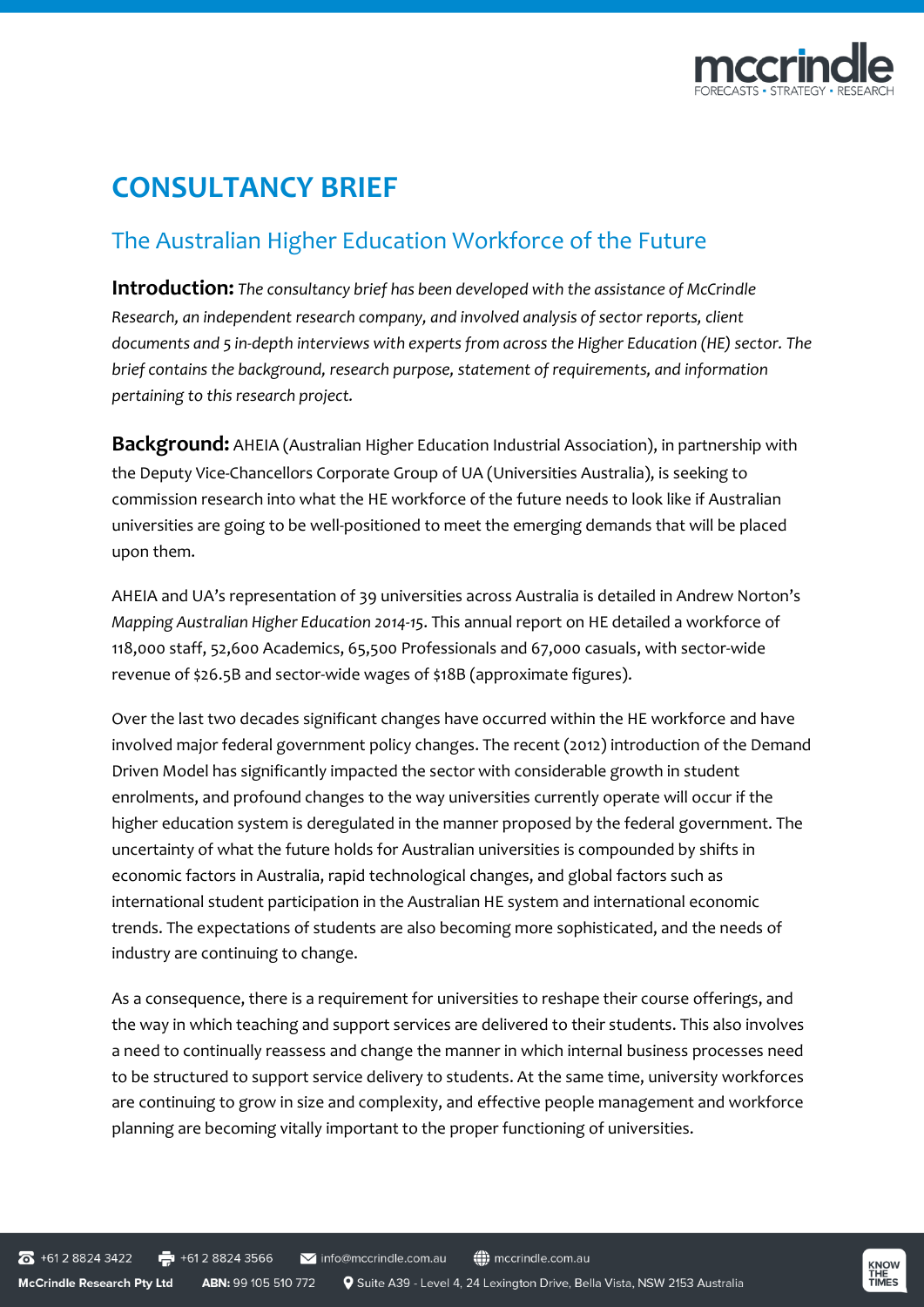

### **Research Objectives:** The purpose of the research is to examine the **impact** of

environmental and other factors on what will be required of the future HE workforce, including by having regard to mega trends affecting the HE future workforce and the Australian workforce of the future more generally.

This research will involve consultation with key stakeholders including Vice-Chancellors and other senior executives, university line managers and HR Directors, leading academics with relevant research interests, Industry, Government and representative bodies, including student bodies.

The research output will raise awareness, create urgency and guide action. This will be accomplished through strategic quantitative and qualitative research into five key areas for scoping and analysis as outlined below.

The research will not entail an in-depth analysis of the content of university enterprise agreements or the way in which the HE workforce is currently regulated by industrial instruments. The research output will, however, seek to inform further discussions within the sector about how university industrial arrangements will need to be structured to appropriately accommodate the future workforce needs of Australian universities.

**Scope of Services:** The 5 key areas for scoping in this research project are: the environmental impact factors influencing the HE workforce, the changing nature of work, changing business needs, rising student expectations, and future workforce needs and their implications.

#### **1. Environmental Impact Factors**

Universities play a fundamental societal role in advancing knowledge and equipping the next generations to fulfil essential workplace needs. The impact and pace of technological change drives what is taught by universities, how it is taught, by whom it is taught and from where it is taught. "Chalk and talk" in-person delivery is no longer a cornerstone of university teaching. The composition of the student population is very different to what it was 20 years ago, and could be very different again in 20 years' time. Government policy and funding arrangements will play an important role in determining the size and nature of the university student cohort of the future. Universities are increasingly expected to "do more with less", maintain high academic standards, strengthen their engagement with industry, foster research and other collaboration across national boundaries, and serve local community interests and well as the national interest.

Additionally the technological trends, the ubiquitous availability of knowledge and the use of big data and digital infrastructure need to be examined to understand changing learning and teaching and student engagement trends. There is also a need to consider the future funding sources for the HE sector, including the Commonwealth Grant Scheme (CGS) and alternative

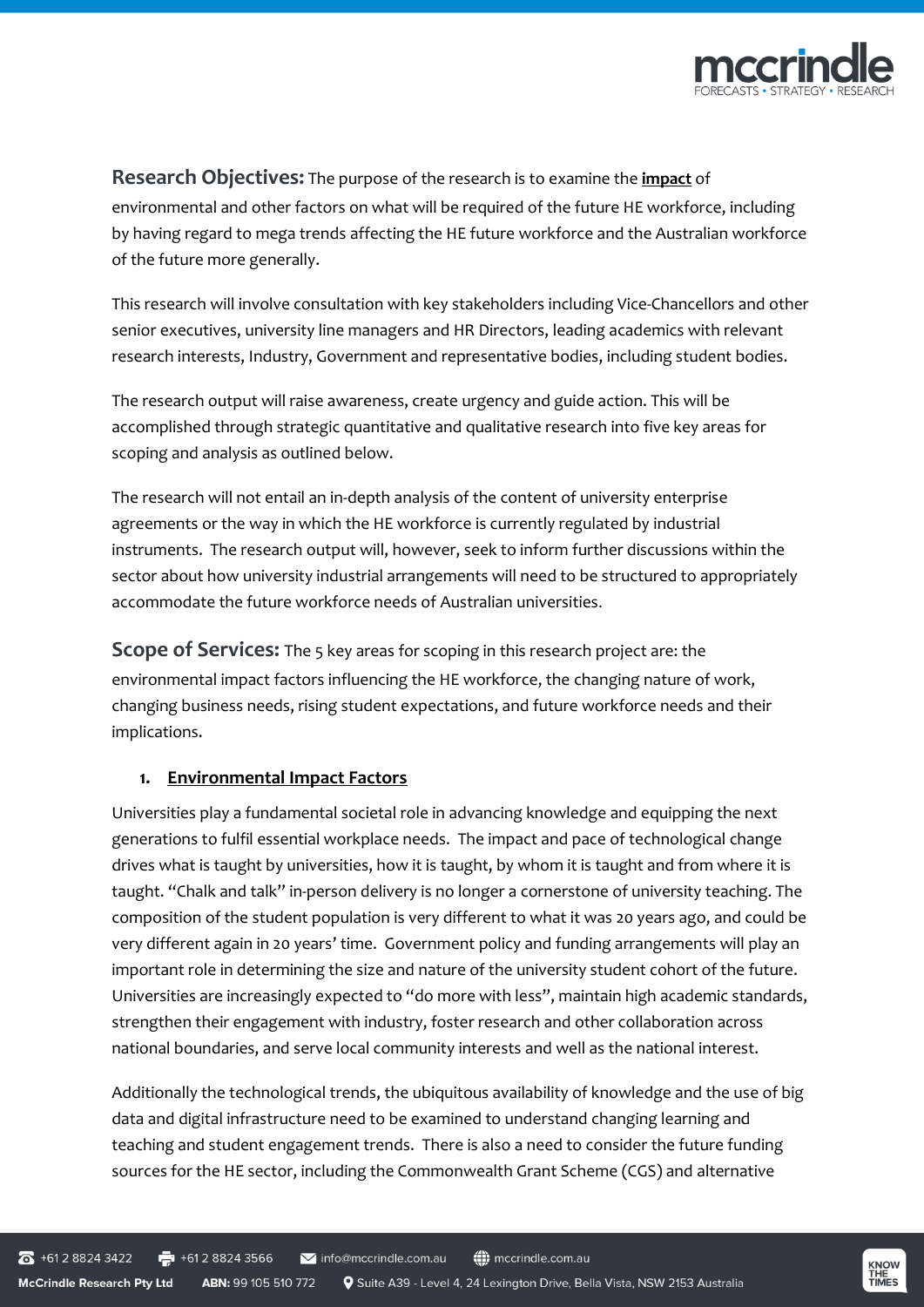

funding sources. There are also rising expectations around the strategic importance of global research standing and demonstrated research impact. The level of global competition has intensified around funding, staff and students.

#### **2. The Changing Nature of Work**

There is a need to look beyond the HE sector, as well as within the HE sector itself, to examine the way in which the nature of work is changing, how the organisation of work is changing and the engagement/collaboration required to undertake that work. Individual worker mobility between different job-roles, and indeed different career paths, is far greater than it used to be, and will continue to increase; placing greater reliance on the concept of life-long learning in which the HE sector has a primary role to play. Within the HE sector, and in tandem with the emergence of new technology, the nature of the academic role is changing, and boundaries between the role of the academic and the role of others in the university / HE workplace is becoming blurred. There are also increasing tensions between specialisation and generalisation of work function, and between the utilisation of services of persons directly employed by universities, others whose full-time employment is split between the university and one or more other employers, and others who are engaged on a casual or transient basis and are perhaps principally based off-shore. Multi-dimensional workforces of this nature pose challenges in relation to flexibility of individual employment arrangements, performance management, evaluation of performance and quality control and risk management.

#### **3. Changing Business Models**

The drive for greater efficiencies leads to an examination of business process and the effective use of campus infrastructure, from both a time-use and technological support perspective. Some universities may seek to devote an increasing proportion of their resources to their physical infrastructure and "the campus experience for students", whilst other universities may concentrate their attention on the "virtual environment" of teaching and learning. The way in which capital and like resources are directed by individual universities is likely to have a fundamental impact on the nature of the workforce required by the university, particularly in terms of the mix of academic and support staff needed by each university and their working arrangements. The increasing role played by some universities in the delivery of vocational education and training also has impacts upon the nature of the university workforce needed to deliver those offerings. The potential for institutional mergers is also a relevant consideration, as is the potential for increasing competition for Australian students from universities based offshore.

The broader issue of external engagement with stakeholders is also likely to impact on the way universities go about doing their work, and therefore the capabilities required by staff. For those universities operating in an increasingly global context this also brings cultural and diversity issues into consideration.

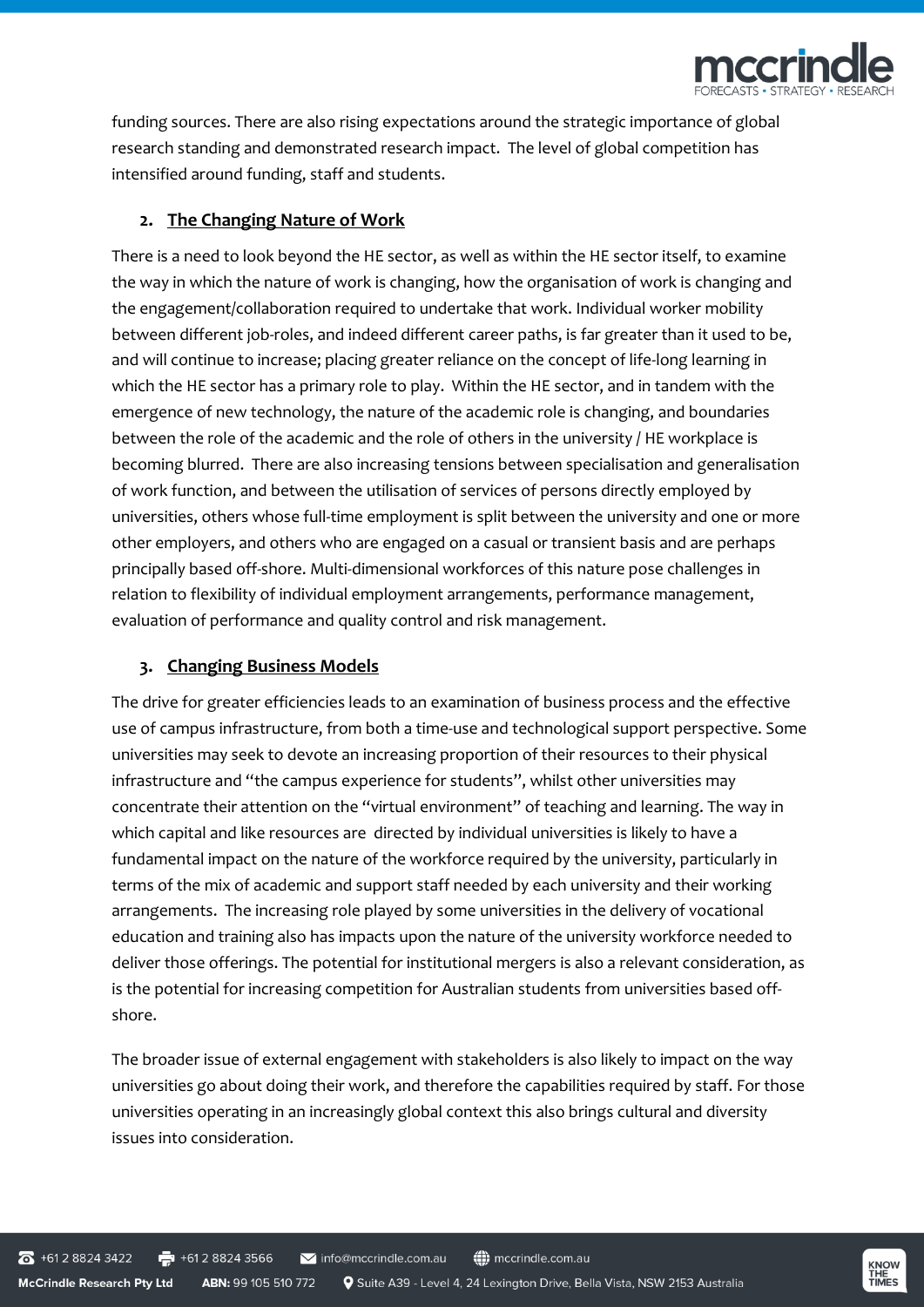

#### 4. **Analysis of Student Expectations**

Student expectations are forever increasing, and student mobility supported by a Demand Driven System is placing demands on universities to deliver in line with these expectations or suffer declining student enrolments. These expectations are also closely linked to the employability of graduates. Measurement of university performance is becoming a mantra for government, and student awareness of their entitlements and demands for high quality will further increase in a deregulated student fee environment, should that be legislated. There is also a direct correlation between the extent of the diversity of the student population and the need for the provision of tailored support services to meet particular needs. Universities that have a focus on the "campus experience" will invariably have demands placed upon them in their capacity as "landlord" for students occupying on-site or off-site student accommodation.

#### **5. Future Workforce Needs of Higher Education in Australia and their Implications**

The workforce of the future will look different to what it does today. Demographic factors will have a significant impact, as will the nature of jobs and the skill-sets and qualifications that employers will be demanding. Trends in these areas with respect to the Australian workforce as a whole, along with global trends in economies that Australia can look to for predictive guidance, will assist in helping universities to understand what industry and government will be expecting of them into the future to ensure the delivery of workforce needs.

Of concern in this research project are the future needs of the HE workforce. In anticipation of change, much of it disruptive change, the HE sector needs to prepare for significant shifts in the capability base of the workforce. There is also a need to identify and plan for any fundamental rethinking of the type of workforce required and the roles and responsibilities that will be necessary to meet both internal strategic priorities for each university, and respond to the changing environment in which they operate

**Research Methodologies:** It is expected that the successful tenderer will utilise qualitative research methodology, supplemented by quantitative methodology and data. Use of additional ethnographic or other exploratory approaches would also be welcomed. Analysis of existing research, public data sets and applying some forward forecasts based on available data would also be an expected part of this project. However, these suggested research methodologies are for guidance only and the successful tenderer will need to detail the methodology that will be used to best meet the requirements as outlined in this consultancy brief.

#### **1. Qualitative**

The qualitative methodology will include in-depth interviews, focus groups and forums to engage wider community, staff and student organisations.

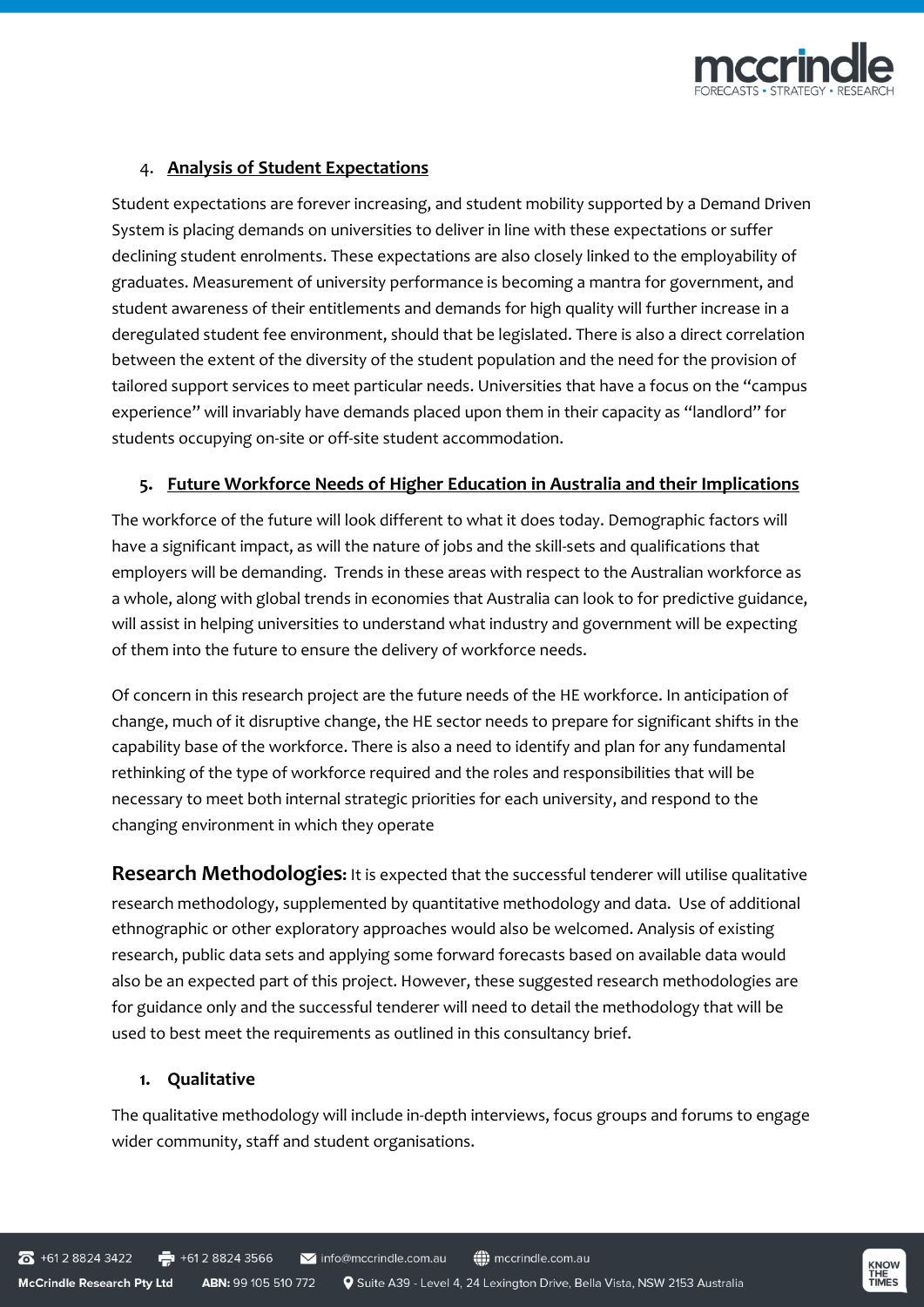

#### **2. Quantitative**

The quantitative methodology will include the use of online survey instruments to gather segmented or national data.

#### **3. Ethnography and other exploratory approaches**

The use of ethnography and other exploratory approaches will give relevance to understanding the lives of young people in new roles, new industries etc.

**Output Required:** The findings resulting from this research and the impact of environmental and other factors on what will be required of the future HE workforce will be presented in a comprehensive report to the client. The report will contain an effectively communicated and visually engaging analysis, including data-based observations, strategic recommendations and thought leadership material. The output from this project will therefore need to be:

- Easily readable: This project is intended to start conversations across the HE sector and engage all stakeholders in discussing the future workforce needs of universities. The more the output is summarised, sharable and facilitates discussion the more useful it will be.
- Visually attractive: While the report will necessarily be comprehensive and the methodologies robust, output forms including visual summaries, infographics and other visual elements are encouraged.
- Actionable: It is desirable for the output to include insights, recommendations, implications and applications, rather than just pure analysis and commentary.

**Delivery of Outputs:** The research is to be conducted, and the report presented to the client, by mid December 2015.

**Submissions:** The submission to complete the commissioned research is due by 5pm (AEST) on Wednesday 23 September 2015.

**Budget:** The consultants are invited to submit a quotation for the commissioned research, with fees and expenses not to exceed \$350,000.

**Submission Requirements:** Tenderers should supply the following material to register an expression of interest:

- 1) A cover letter of no more than 1 page
- 2) A supporting document containing the following:
	- a. Outline of how you will fulfil the research requirements 10 pages maximum
	- b. Full fee structure (all fees are to be GST inclusive) clearly specifying the number of consultancy hours involved